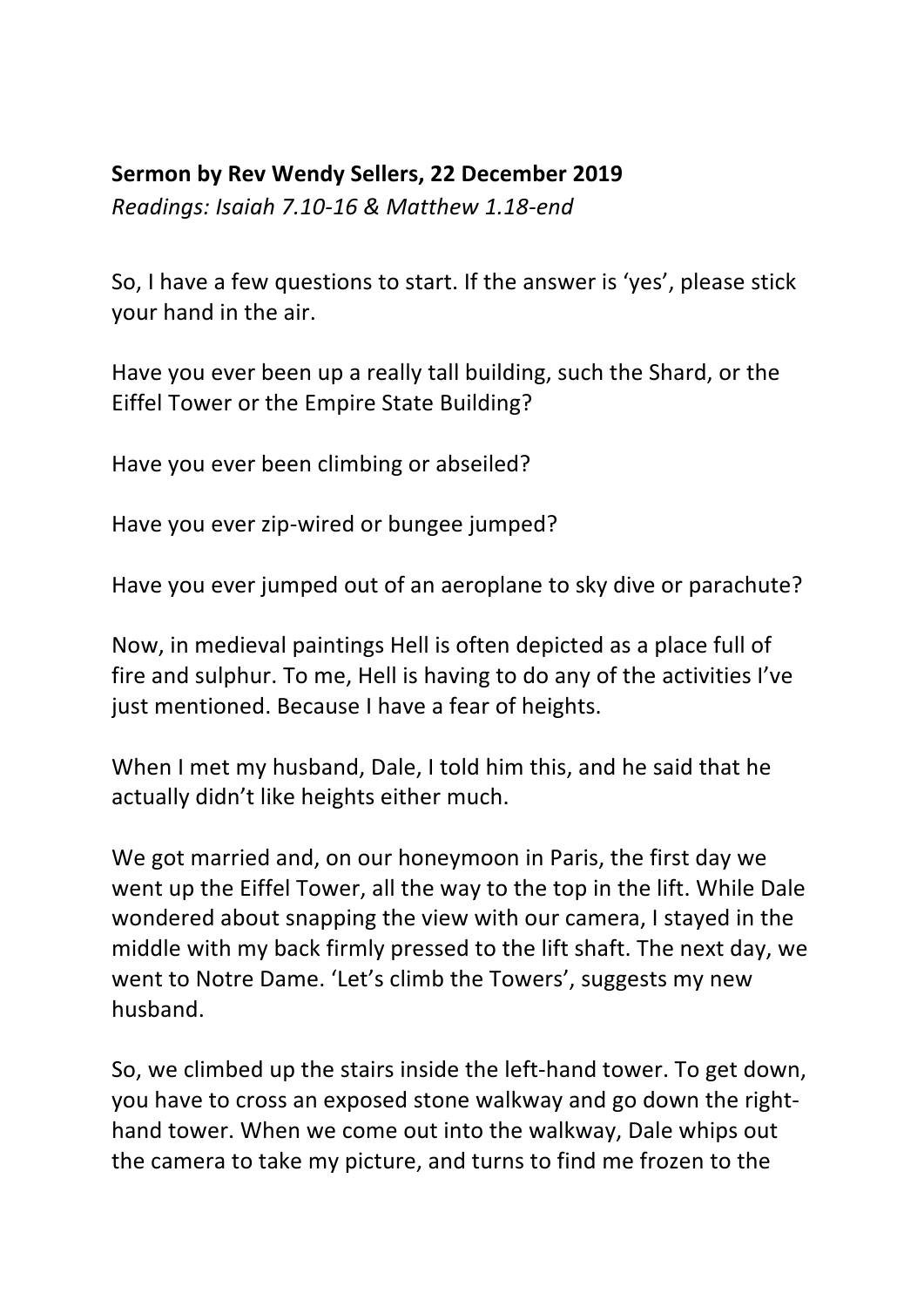spot clutching a gargoyle. At that moment, he realised he really wasn't frightened of heights, but I was.

In spite of this I have since endured climbing up endless tall buildings. I've been on theme park rides, flown in a very small plane and suppressed my panic as my loved ones have pranced around near cliff edges. I have had to learn to subdue my fears for the sake of those I love.

Today we are going to think about a man called Joseph who had to face his fears for the sake of love.

I want you to imagine that Joseph lived in a tree called Nazareth. It was a big tree and Joseph's home was a nice sturdy branch at the bottom of the tree. It was so near the ground, that Joseph could rest his feet on the soil. The branch was safe and secure and seldom rocked in the winds that sometimes whipped the thinner branches higher up. And Joseph had no intention of ever leaving his branch. Joseph had worked hard to earn his place on that bough. He was a respected member of his community, known as a righteous man, and he was a highly skilled craftsman.

His family could be traced back to the greatest king Israel had ever known - King David, and Joseph was very proud of that.

After years of toil as a carpenter, Joseph was at last in a position to marry and he was betrothed to Mary. He couldn't wait for her to come and live with him permanently in his tree. He looked forward eagerly to the children that would hopefully follow. They would sit on the branch beside him. Sons he could teach his craft to. Daughters just like his beloved Mary. Children he could teach about God, sharing the stories of the Passover and the Exodus from Egypt. Children to sing the hymns of David to. Joseph knew his scripture and hugged the words of Deuteronomy tightly to his heart: 'Love the LORD your God with all your heart and with all your soul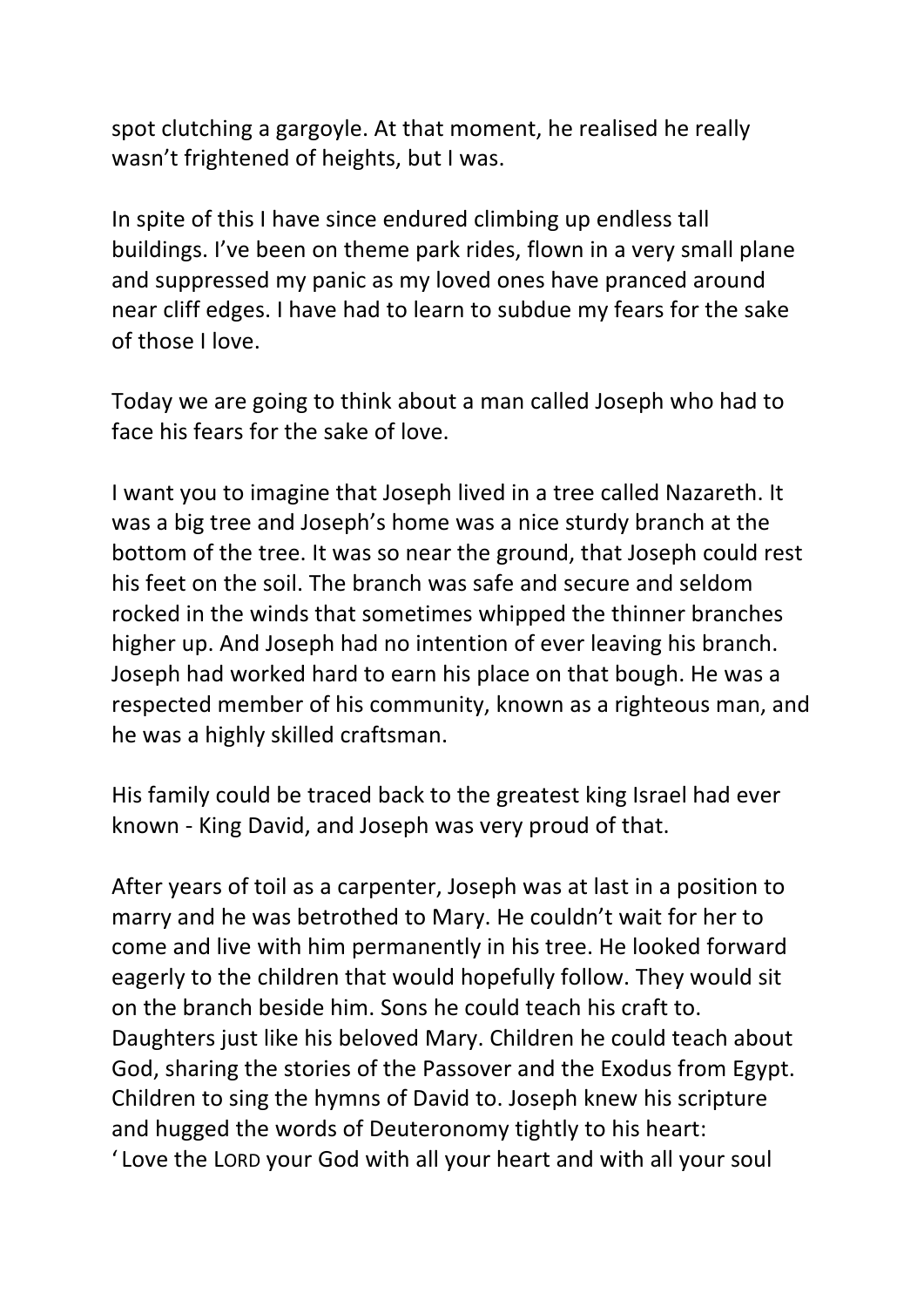and with all your strength. These commandments that I give you today are to be on your hearts. Impress them on your children. Talk about them when you sit at home and when you walk along the road, when you lie down and when you get up.'

Joseph longed to do just that with his family.

Then, one day, Mary came to visit.

Normally, she would hop up and sit alongside him on the branch. But today she stood in front of him, head bowed. And she told him something and Joseph's heart broke. Mary was with child. She pleaded that an angel had visited and told her the child was the Son of God, but, really, how gullible did she think he was?

After she had left, tears running down her face, Joseph sat and faced his deepest fears. His fear that Mary loved someone else. Or that Mary had been exploited in her innocence. However, this had happened, the child was not his. Not his to teach his craft or his faith to. Not an ancestor of David. If he exposed Mary, she would be put to death.

In spite of her news, Joseph loved her still. So, he decided to send her away. And Joseph's heart broke a little bit more at the thought of never seeing her again.

That night, Joseph had a dream. In the dream an angel came to him, just as Mary had said happened to her.

Joseph had no doubt at all of the reality of this dream. It came not from his imagination, but from God. When God sends an angel with a message, the only thing to do is to listen.

The angel reassured Joseph of the truth of Mary's story. But to play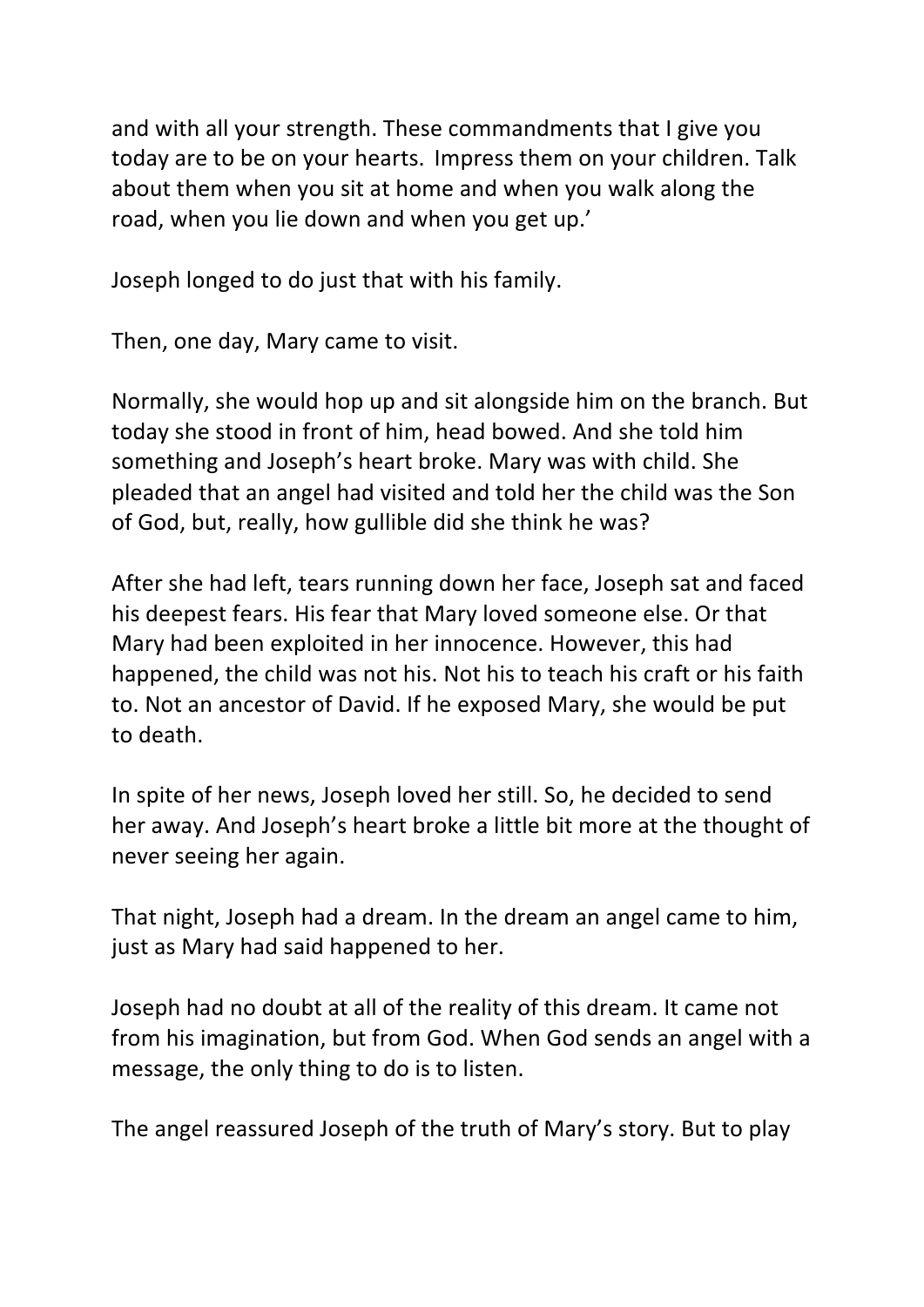his part, Joseph has to make a decision. He has to leave his secure, safe, sturdy branch and go out on a limb.

He has to trust in God as he climbs those thin branches overhead, with Mary at his side. It is such a long way to fall if a branch breaks. Joseph remembers what Mary had said in response to the angel's request. 

Mary said, 'Behold the handmaiden of the Lord. Let it be to me, according to thy word!'

In his dream, Joseph looked the angel in the eyes and took his leap of faith. 'Behold the handyman of the Lord,' said Joseph. 'Let it be to me, according to thy word!'

And so it was that Joseph became God's handyman. He got Mary safely to Bethlehem and found her somewhere to give birth to the precious baby. As the angel had instructed, they called the baby Jesus. 

Joseph welcomed the shepherds who visited that night. He found seats and refreshments for the wise men when they turned up unexpectedly. He smuggled his wife and the child away from the threat of Herod and his henchmen, and then earned his keep as a carpenter in far off Egypt until it was safe to return to Nazareth.

Then Joseph, the man who had gone out on a limb for God, returned to that much-loved bough and lived there with Mary and Jesus and the children who came after. There they loved and laughed. They celebrated Passover and sang the hymns of David. 

But it was Jesus who told the stories of the faith, because he did that so much better than anyone else. It was almost as if he had known them from birth.